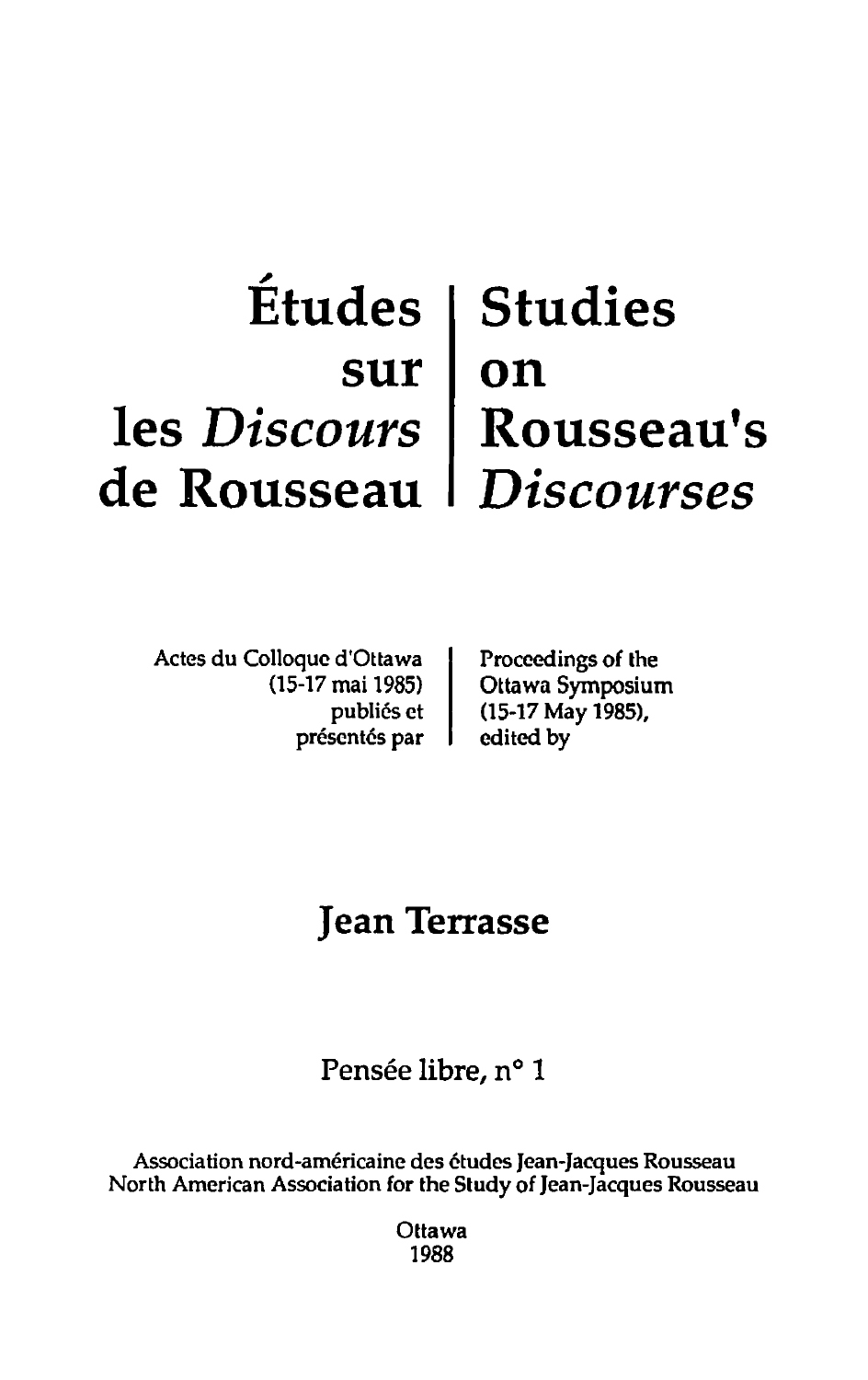Données de catalogage avant publication (Canada)

Vedette principale au titre:

Études sur les discours de Rousseau = Studies on l'Études sur les discours de Rousseau = Studies on Rousseau's discourses

(Pensee Ubre ; no 1) Texte en français et en anglais. Bibliogrnphle: p. ISDN 0-9693132-0-9

1. Rousseau, Jean-Jacques, 1712-1778—Pensée<br>politique et sociale--Congrès. 2. Rousseau, Jean-<br>Jacques, 1712-1778--Philosophie--Congrès. I. Terrasse, Jean, 1940- . II. Association nordamericaine des 6tudes Jean-Jacques Rousseau. III. Titre: Studies on Rousseau's discourses. IV. Collection.

PO2043.E891988 848'.509 C88-090056-3F

Canadian Cataloguing in Publication Data

Main entry under title:

(Pensee libre ; no. 1) Text in French and English. Bibliography: p.<br>ISBN 0-9693132-0-9

1. Rousseau, Jean-Jacques, 1712-1178-Polilical and social views-Congresses. 2. Rousseau, Jean-Jacques, 1712-1178-Philosophy--Congresses. I. Tertasse, Jean, 1940- .IL North American 1. Terrasse, Jean, 1940-<br>Association for the Study of Jean-Jacques Rousseau. III. Title: Studies on Rousseau's discourses. IV. Series.

PO2043.E89 1988 848'.509 C88-090056-3E

Ouvrage publié grâce au concours de l'Association nord-américaine des etudes Jean-Jacques Rousseau/North American Association for the Study of Jean-Jacques Rousseau et grace A une subvention du Conseil de recherche en sciences humaines du Canada,

Conseil exécutif, 1983-1985

Président : Jean Terrasse (Université McGill) Vice-President: Jean Roy (Universite de Montreal) Secrétaire-trésorier : Denyse Laniel, Montréal, Qué. Directeur académique : Guy Lafrance (Université d'Ottawa) Editeur du bulletin de nouvelles: Howard R. Cell (Glassboro State College, N,J,)

© Association nord-américaine des études Jean-Jacques Rousseau, 1988

ISBN 0-9693132-0-9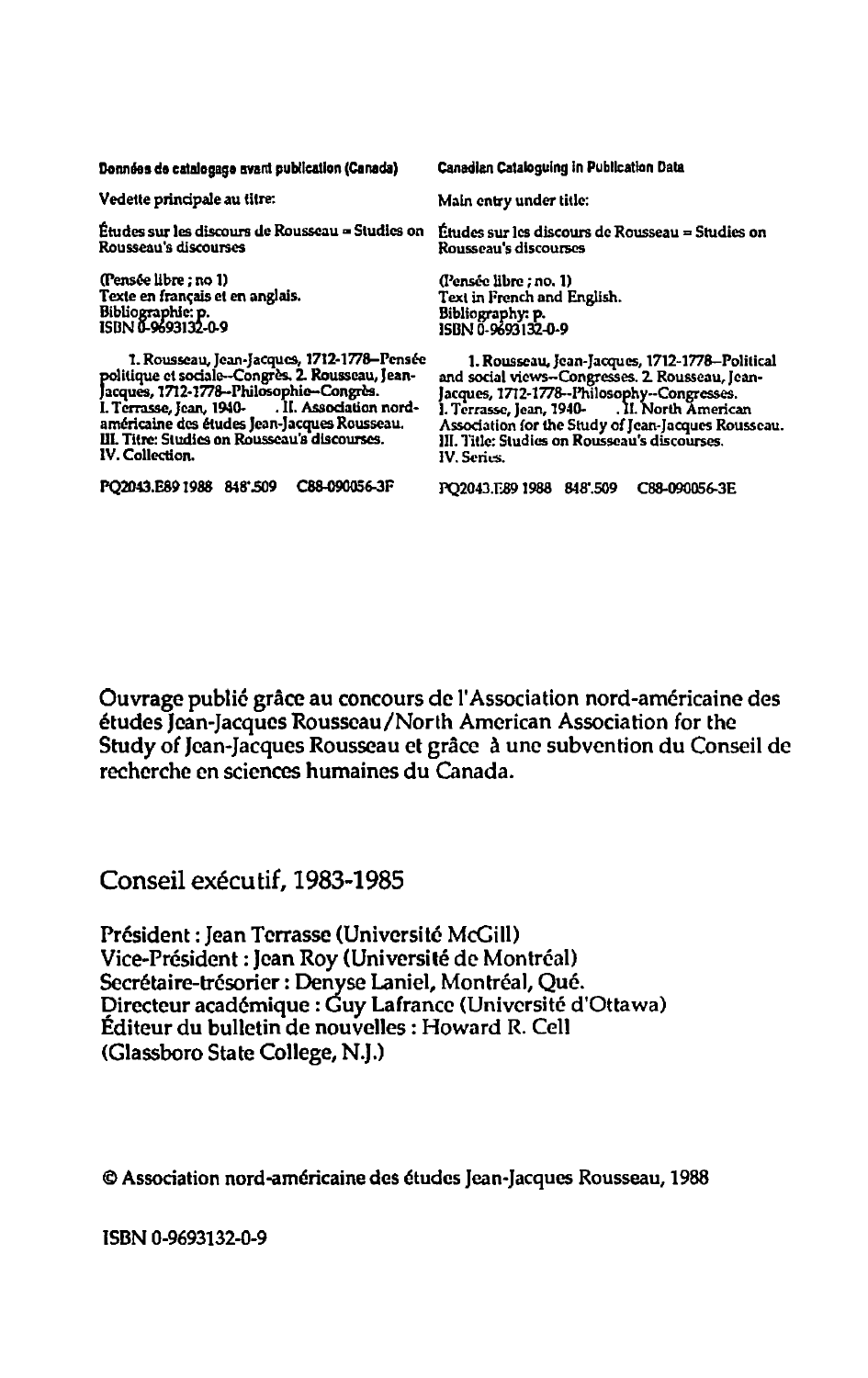## ON THE RELATION BETWEEN NATIONALISM AND DEMOCRACY: THE CASE OF ABORIGINAL RIGHTS

If we take it that Rousseau's work *The Government of Poland* is not just a recommended cure for the particular ills of Poland in the eighteenth century, but also conveys much of Rousseau's general view of the way to apply his theories and values, then it is fair to examine the *Poland* for insight concerning other particular cases. I propose, therefore, to make a reading of the *Poland* in the light of Rousseau's political values in the *Discourses,* looking for anything useful in the case of the aspiration of Canada's aboriginal peoples to self-determination. I have the feeling that were Rousseau present to comment on this situation, he would find it of compelling interest, and would have many penetrating observations to make. As it is, we can merely attempt to infer what these might be.

Most of Rousseau's political writings deal primarily with the relation of citizens to one another, and in this context he may be considered an important modem democratic thinker. The *Poland* deals with the collective relation of a nation to other nations. In other words, it deals with the modem issue of self-determination. I shall argue that democratic relations internally, and self-determining relations externally, are dependent on one another, or at least they are if we share certain Rousseauean insights.

Actually we are dealing with a three-cornered theoretical relationship (Figure 1). It is the relationship of democracy to two distinct aspects of nationalism. The first aspect is the inward-looking sense of a people that they are a unique cultural entity, i.e., that they *are* "a people." The second aspect is the outward-looking sense of distinctiveness from other nations, and the aversion to foreign domination. Nationalism may be thought of as having these two poles. Democracy, the third corner of the three-cornered relationship, is characterized here as equality, in the Rousseauean sense of the autonomy of citizens, or the absence of domination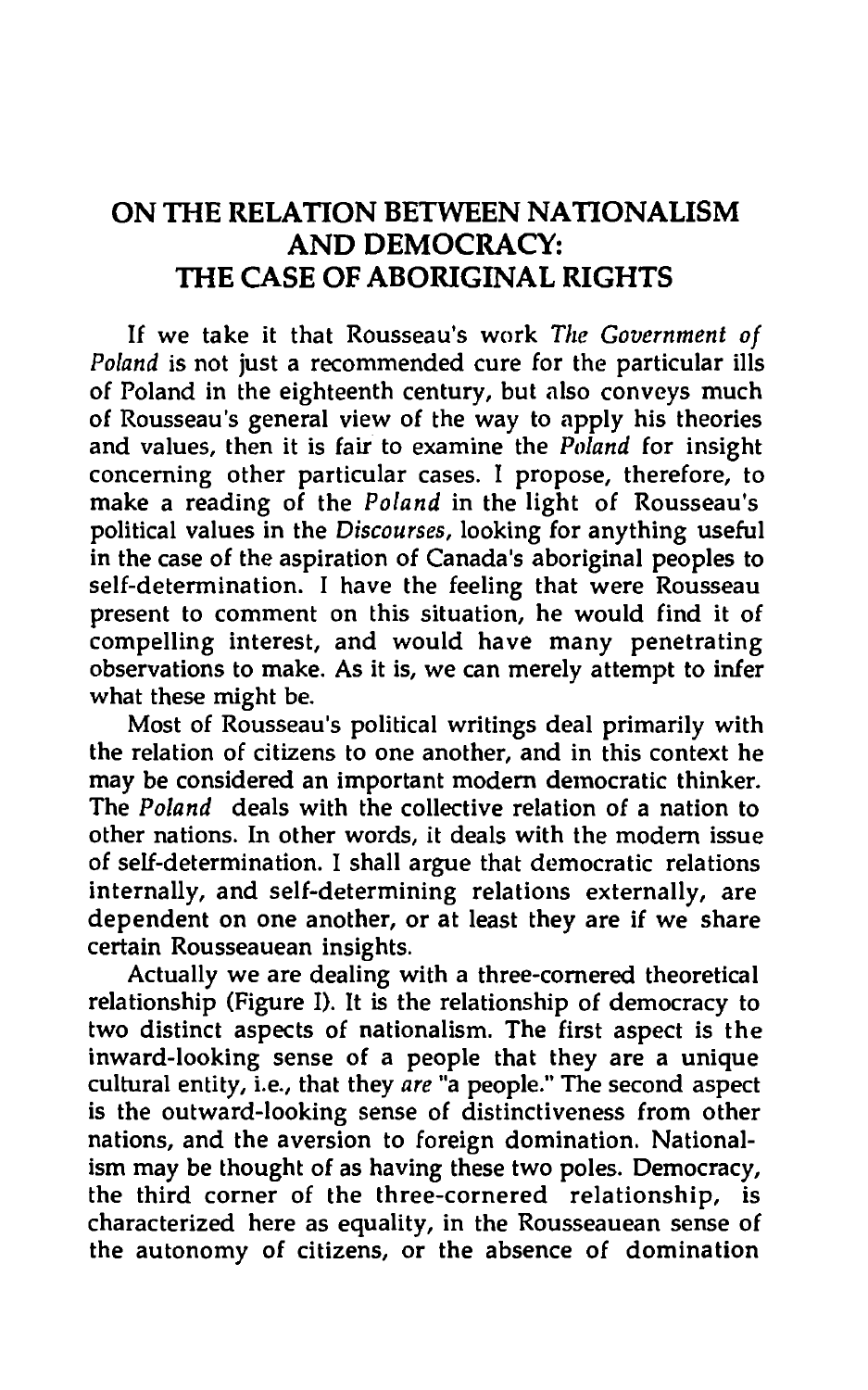### FIGURE I

#### DEMOCRACY = EQUALITY



Amour de la patrie : inward-looking sense of being a people

Outward-looking sense of distinctiveness from other and aversion to foreign domination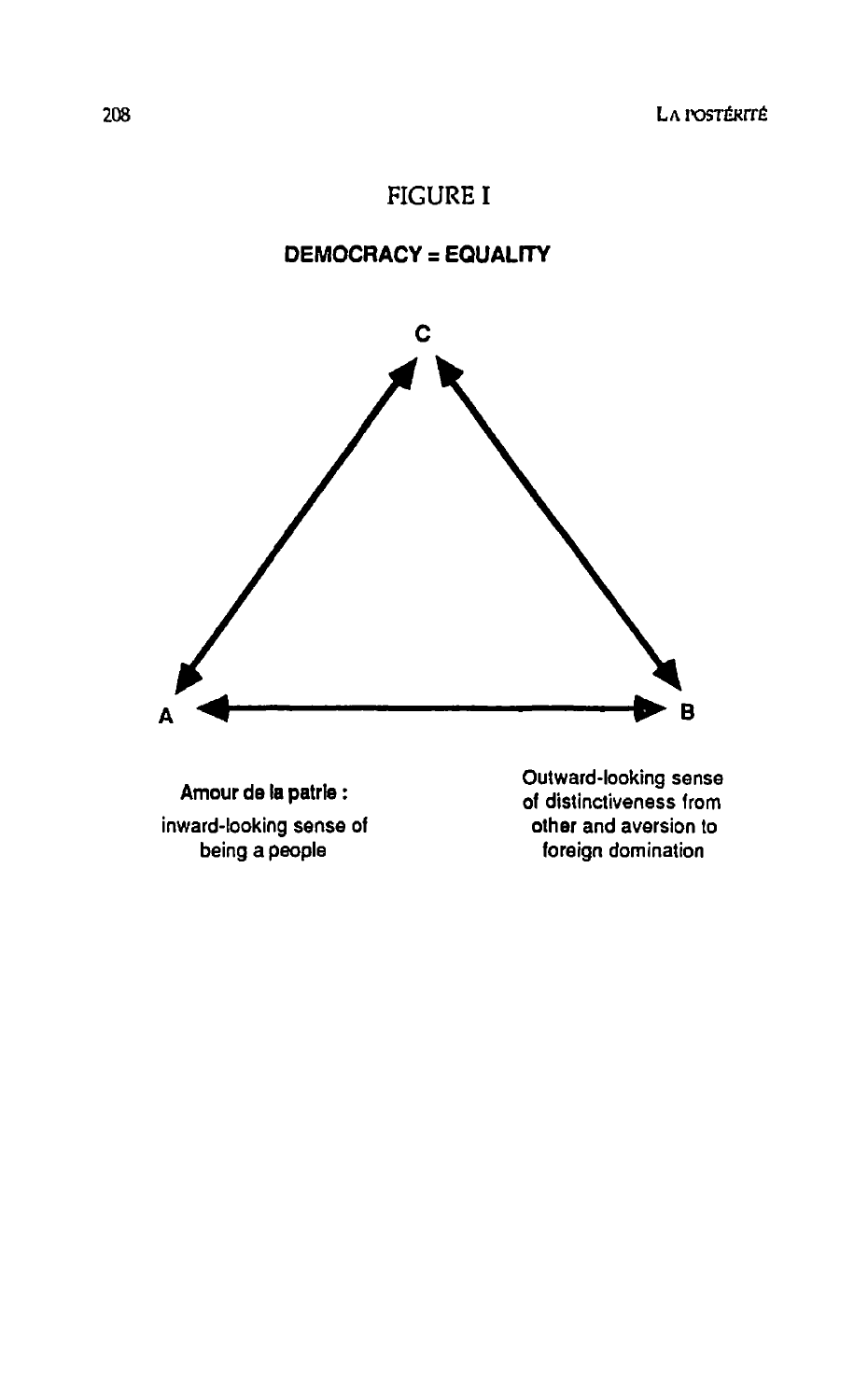of citizens by *particular* others. The relation of the first, inward-looking aspect of nationalism to democracy is one I have dealt with before. For the present, I will concentrate on the relation of the second, outward-looking, aspect of nationalism to democracy.

There are some important general similarities between the Poland of the eighteenth century, and the aboriginal peoples of Canada at present. This leads us to expect some enlightenment on this matter from reading Rousseau's *Poland,* and, within limits, it is there.

These are both nations of peoples who seem bereft of so many political resources, or levers of power, that their sense of *being* a people seems to be their main political resource. For both, there is no question of military force being used, or much scope for any other kind of coercive tactic. Both are even lacking a fully representative voice to speak for them. Poland lacked this. The aboriginal peoples of Canada have numerous representative voices, but given their relation to the federal government, this comes to the same thing. There is no single well-constituted body of representatives which speaks for *all* aboriginal people in relation to the central government.

Two questions will be considered:

(a) What does the Poland suggest to us concerning the aspirations to self-determination of aboriginal peoples?

and (of equal or greater interest to those who attend meetings of the Rousseau Society),

(b) What does a consideration of the aboriginal peoples reveal to us about Rousseau, and Rousseau's *Poland?* 

There is a significant difference between the situation of Poland in the eighteenth century and the situation of Canada's aboriginal peoples, yet surprisingly this difference only serves to heighten one of Rousseau's fundamental insights. Poland in the eighteenth century was apparently in a state of anarchy and chaos. Aboriginal peoples in Canada are just the opposite. There is a massive and complicated body of legislation applying exclusively to them  $-$  The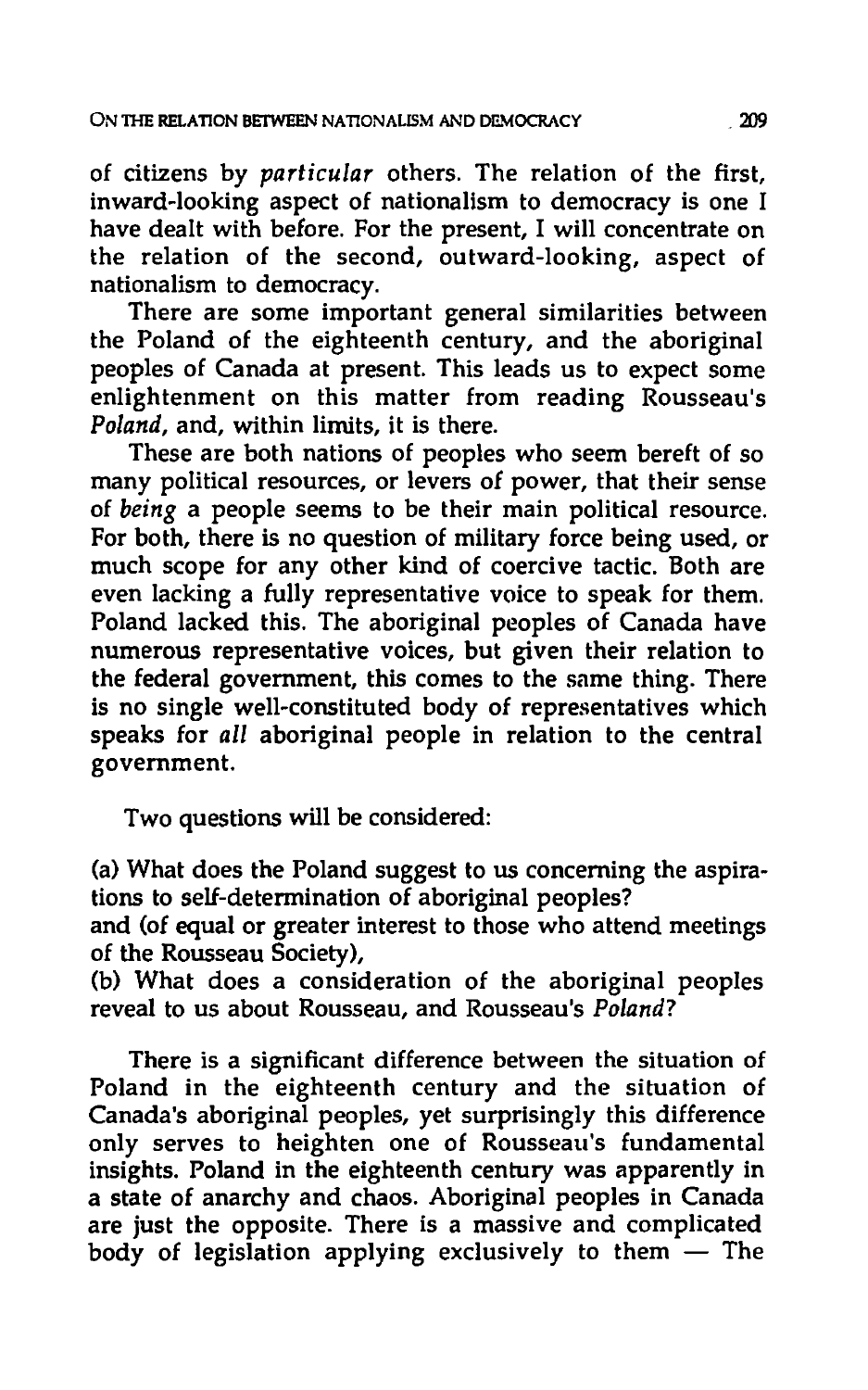Indian Act. This Act has its complement in a huge and expensive bureaucracy. The effective power of this legislation and administration to control absolutely the lives of aboriginal peoples is beyond question. In the hundred years or so since this Act has been in place, there have been numerous revisions, in many cases based on weighty studies and long hearings, ostensibly on the subject of Indian welfare. Yet the aboriginal peoples of Canada are far from well governed. They and their communities are endlessly plagued with poverty and economic dependence, and poor mental and physical health. It is a political issue whether or not all this government effort and expense has been misguided and/ or malicious. However, what is not in doubt is that despite effective control of this population, the execution of the Indian Act is monumentally inefficient, even in terms of its own objectives.

"Is it an easy matter to make better laws?" Yes, writes Rousseau in the *Poland,* "So be it." In conceding, or perhaps I should say, in claiming that there is usually no difficulty in devising, from a purely intellectual point of view, better laws for a nation, Rousseau at once sets himself apart from the vast army of political philosophers, whose ranks continually increase, who devote themselves exclusively to questions of abstract value, meaning, and logic. Indeed, it is hard to find a political philosopher who does not feel himself quite capable of suggesting improvements to the laws, and even the economics, of his country. Very likely those who have applied themselves to the study of the Indian Act, or Indian welfare, on behalf of the government of Canada, were not all stupid or malicious. Let us suppose that at least some of them were sincerely concerned about Indian welfare.

Rousseau goes on at once to say in the above-quoted passage, "What is impossible is to make laws that the passions of men will not corrupt." Then he prescribes his famous remedy for the impossible problem. Not only must the law persuade the rational faculty of people, but also the order of the society must win their hearts. Thus Poland, though never lacking in intellectual brilliance and moral and political fervour for the Polish nation, was in chaos because it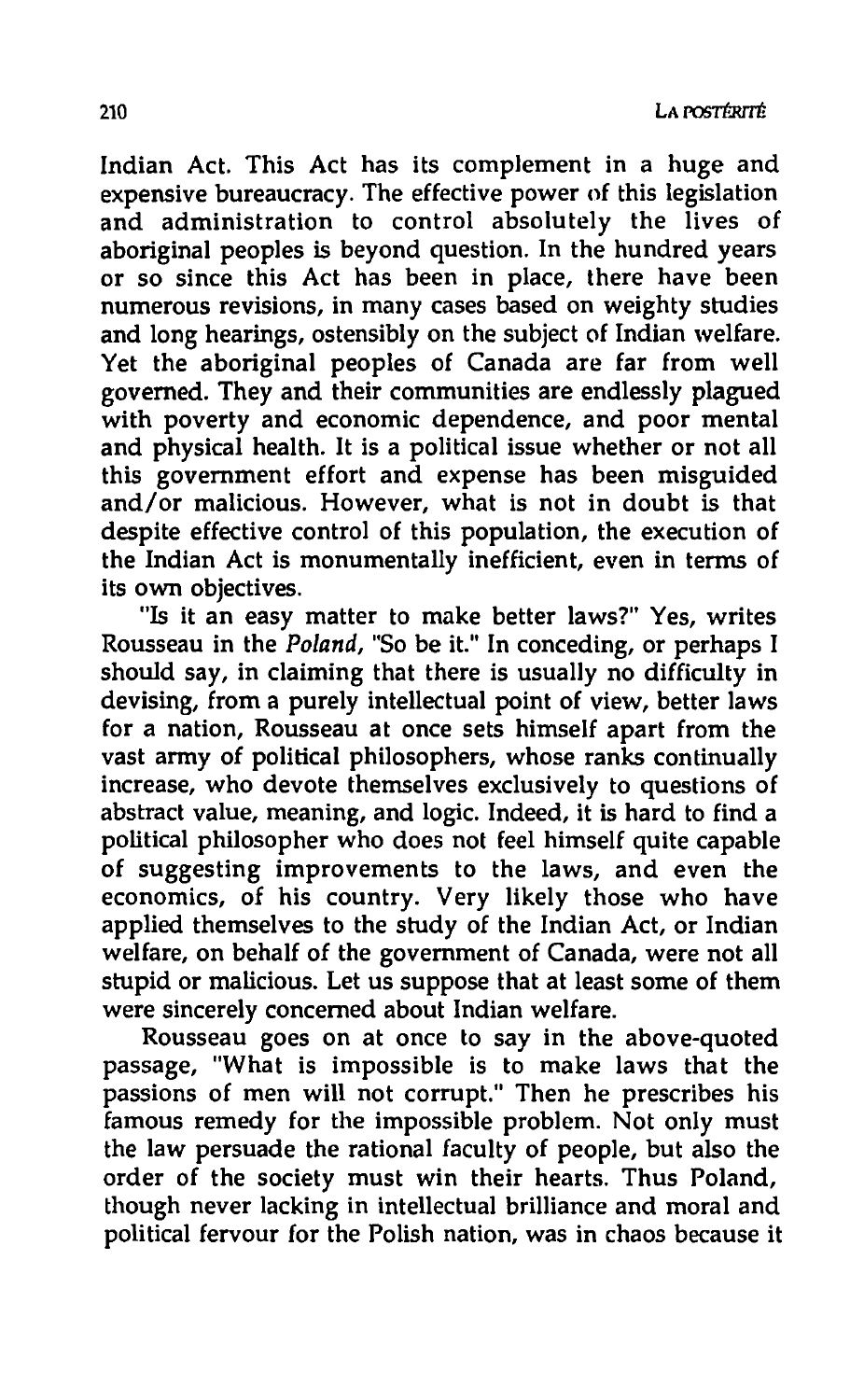was fragmented. How can one be law-abiding and loyal to a mass of conflicting parts?

A primary political problem for aboriginal peoples, on the other hand, is the belief of the dominant, non-aboriginal majority, that, if they ever had an effective and distinctive social order (which is in itself widely doubted), they have certainly lost the capacity for it by now. Yet to a Rousseauean, their history is virtually in itself a proof otherwise. For at least a hundred years in all parts of Canada, and for much longer in some parts of the country, the effective power of Canada to govern aboriginal peoples has not been in question. Not only that, the Indian Act is total legislation. It has been called a "monolithic institution," like a prison, since literally every aspect of Indian life which could be legislated upon is dealt with from within the parameters of this particular legislation. Yet it has had little or no impact on the minds and hearts of aboriginal people, except negatively to create despair. Aboriginal peoples obviously display the aversion and spontaneous emotional resistance to foreign domination that according to Rousseau is characteristic of "true" nations of people. A "true" nation, for Rousseau, comes into being for historical reasons beyond human control, and cannot be *created* by taking appropriate steps. Those that exist can only be preserved or destroyed, and they are profoundly resistent to destruction, much as they can be made to suffer.

The tenacity of a people's awareness of themselves as a people, or a nation, is evidence for Rousseau's view that it is a primary (perhaps *the* primary) political reality. Examining the implications of it being *the* primary political reality illuminates several features of the *Poland* which are otherwise puzzling and seemingly in contradiction with the values he espouses elsewhere.

There is another feature of the *Poland* which is not what one might expect from a thinker with a reputation as a revolutionary critic. It is the degree of pragmatic accommodation between value and theory on the one hand, and a given historical reality on the other hand. It is not without reason that pragmatism in politics usually connotes conservatism, and it is apparent conservatism that is the paramount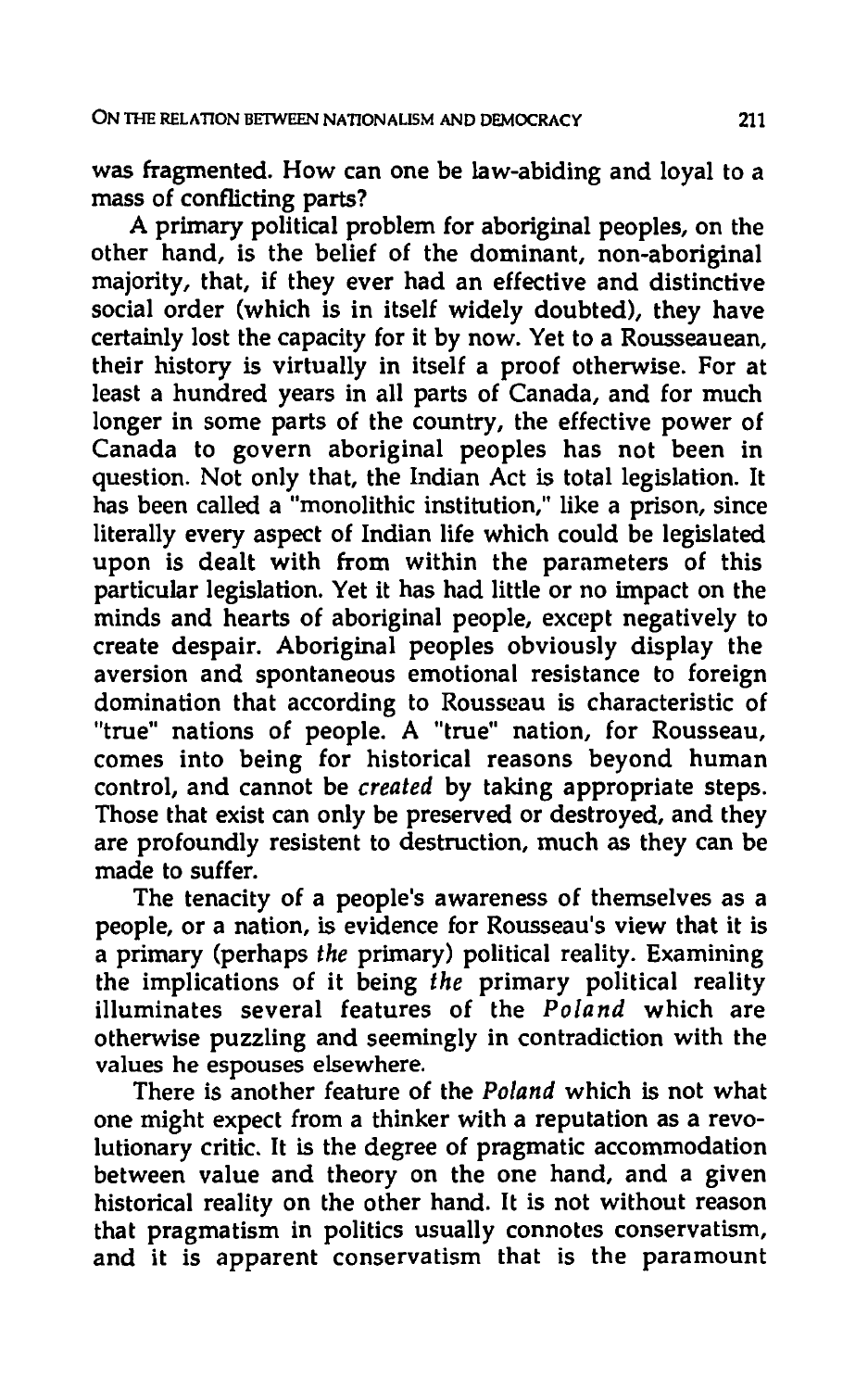puzzling feature of the *Poland.* Pragmatism tends to hob-nob with "reasonableness." However, as Rousseau himself has so brilliantly illustrated, the modem social order has its own inexorable individualist logic which persons must follow if they are to prosper in that context. What is "pragmatic" and "reasonable" is always relative to the context. In a sense, genuine revolutions can only be made by the foolish and unreasonable who through a species of faith in action attempt to transform their foolish visions into sensible reality by destroying one context and replacing it with another.

Sadly, however, these visions often fail or they are realized only in a very distorted form. Rousseau may offer one way of understanding this.

In any case, if it is our goal to understand Rousseau and to fathom potential applications of his thought, the fact must be faced that despite his democratic visions, Rousseau has drawn the line at revolution in this sense.

If the challenge is to make laws that the passions of men will not corrupt, and we are not talking about revolution for the colonized people, certain questions arise. Whose laws are we dealing with? And what context of law-making? Whose "passions" are at issue? The answer is that both contexts must be dealt with  $-$  that of the colonizer, and that of the colonized. I don't know if it is proper to say that *chez*  Rousseau, this must be done with vision tailored by realism, or if it is with realism tailored by vision! Maybe the remainder of my remarks will suggest which is primary, if either.

In the *Discourse on the Origin of Inequality,* Rousseau argues that the conqueror or master must inevitably be miserable in his own way along with the conquered or dominated. This contrasts with the mainstream view in political theory, crystallized by Hobbes, that domination of others is an expansion of power to get what one wants, since one has at one's disposal not only one's own powers, but also some powers of others. But Rousseau argues that domination is really a form of dependence. In the first place, desires increase when one is enabled to employ the powers of many, until the new desires appear as necessities. The one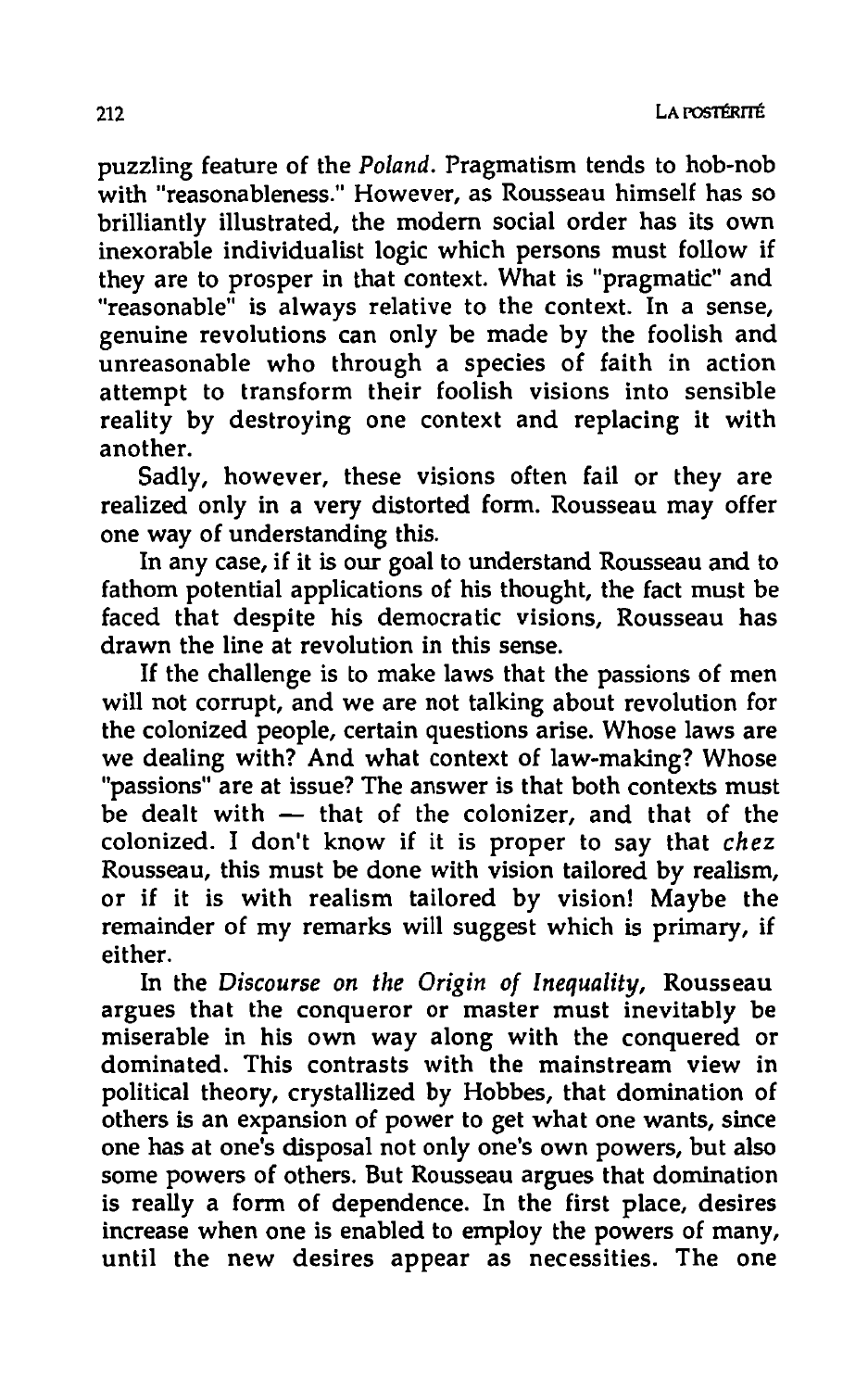with power then has needs which he or she cannot fulfill without the cooperation of the other, whether coerced or not. This has both practical and moral costs. Rousseau points out that human beings, or for that matter all animals, can never be conquered once and for all unless they are dead. The moment opportunity arises, they will free themselves, unless they believe that their particular interest is better served by remaining where they are. The dominant one, therefore, must continually use part of his power to retain control, and both sides become calculating and devious in their separate ways. Something similar is true of nations, and Rousseau observes in *Political Economy* that there are usually no peoples so miserable as those of conquering nations.

However, those arguments, while they may be morally persuasive, seem to have little clout when aimed at the powerful. What Rousseau is arguing against is the inequality and loss of autonomy which results when each individual acts out of particular self-interest. But particular self-interest is always a matter of the calculation of costs and benefits. It is not difficult to imagine that the powerful usually feel that the benefit to them of power over others is greater than the cost. This is exacerbated at the nation level by the fact that these decisions are characteristically made by the elite that benefits, and not by the people, who by and large pay the practical costs.

Now, if we suppose that Rousseau is right that whether or not a people feel themselves to *be* "a people" is the primary political reality, there appear to be some considerations that would affect even a powerful elite. For one thing, it would tend to raise the estimate of the cost of domination, possibly lessening enthusiasm for it. For another, it affects the way in which the political reality of these groups is handled, even if its domination appears to be already a *fait accompli,* as is the case with aboriginial peoples. The Indian Act in Canada had as its goal the eventual *assimilation* of Canada's aboriginal people. This was a mixture of large parts of economic expedience and a few small parts of genuine reform liberalism. Obviously, assimilation eliminates the whole question of aboriginal rights to land and resources, or any other type of special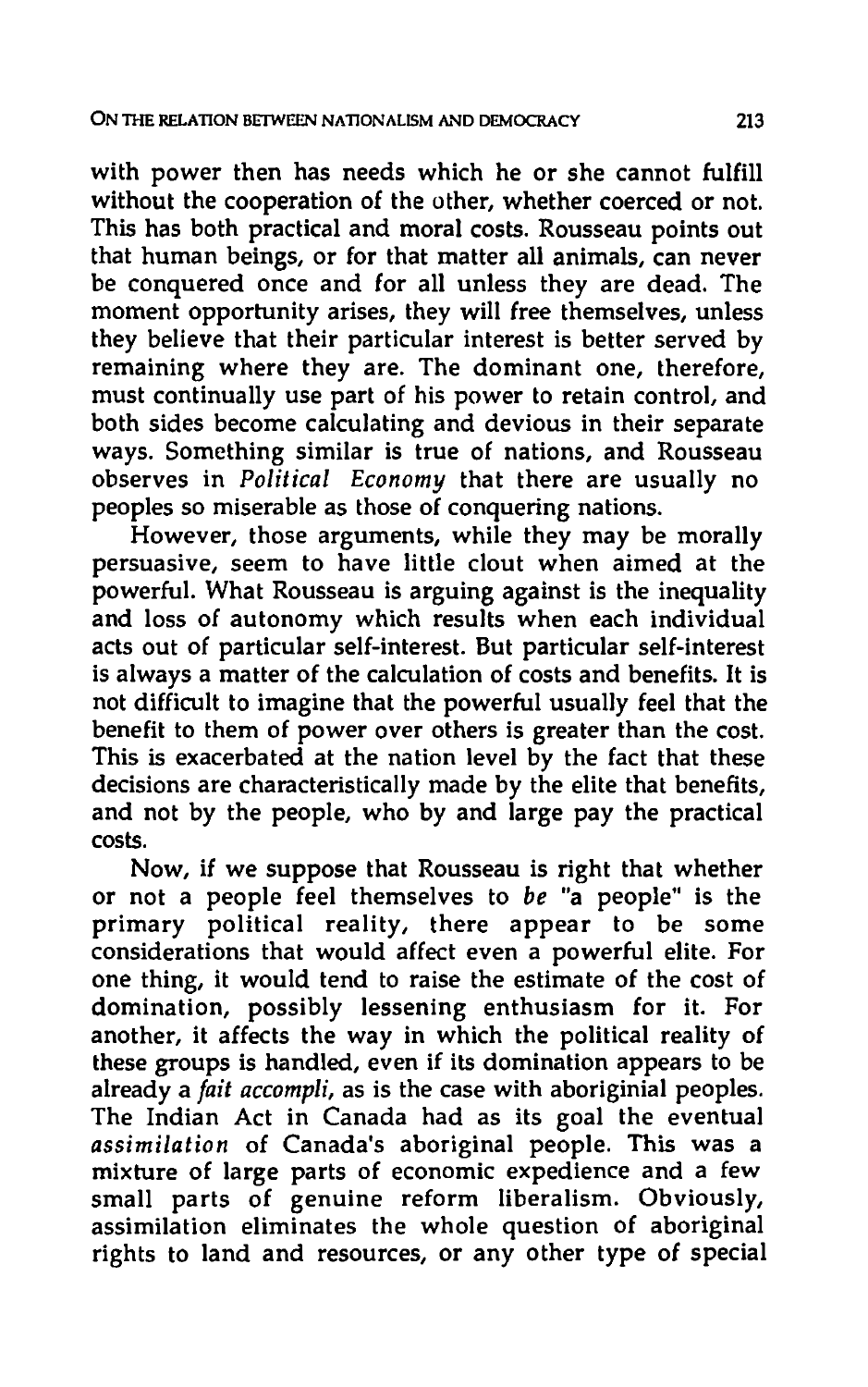status. From a moral point of view, nevertheless, it could be argued that assimilation is better than segregation and control, even with the same element of economic expedience. However, whether it was or not, it failed utterly. The clash between the goal of assimilation, and the tenacity of the desire to retain one's culture, goes a long way to explain the evolution of this baroque bureaucracy  $-$  ever working at cross-purposes with its supposed clientele, perpetually creating little more than misery, at ever-growing expense.

Rousseau says very little about this type of conflict of interest in the *Poland,* although what he says about the emancipation of the serfs alludes to the moral position I have described. He states that the Polish nobles will be deluding themselves if they think they can be happy and free while keeping their own brothers in bondage. Aboriginal peoples in Canada suffer elements of both class and national oppression, which suggests that from a Rousseauean point of view Canada as a whole would be better off if they had as much collective autonomy as possible. This primarily removes national oppression, but by removing control and paternalism leaves them the option, at least, of solving their economic difficulties by their own initiatives.

In thinking about these matters, one of the things that is further confirmed about Rousseau is his tendency to address an elite. We may presume that he does this because he feels that they are in a position to take action. Yet Rousseau, of all people, should have realized that these are the very people for whom the particular self-interest is strongest. We should suppose, therefore, that the powerful elite in Canada who benefit most from colonization will be deaf to these moral arguments, and drop them from further consideration.

Who, then, can be expected to respond? Primarily those who have the most to gain by change  $-$  the aboriginal people themselves. The other is the sort of social sector to which Rousseau himself belonged - well-off enough to have time and energy to consider and sometimes act upon the larger moral and political questions, but not so well off as to have more to lose than to gain by doing this.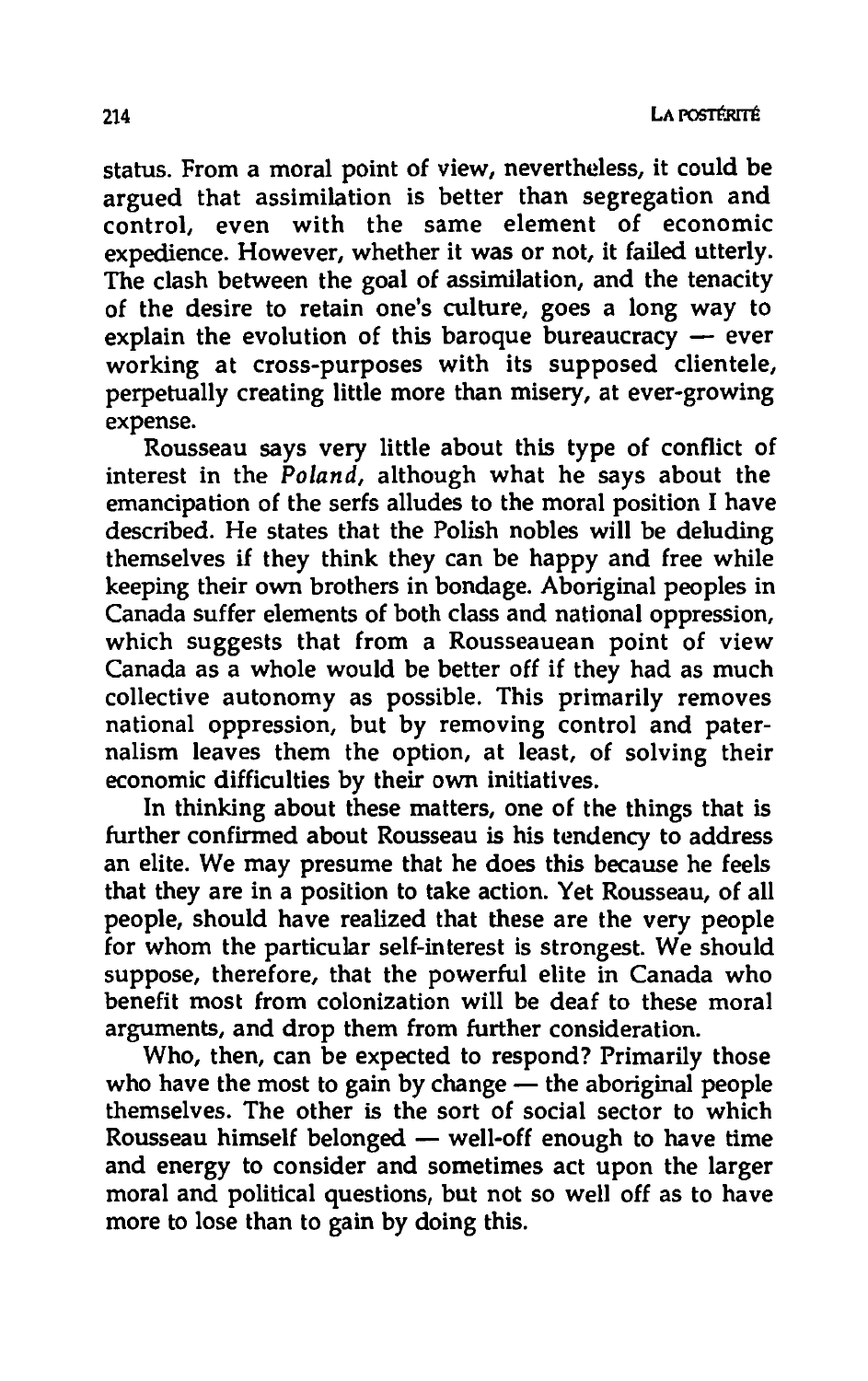What does the *Poland* suggest to aboriginal people? A large part of the relevance of Rousseau's *Poland* here comes from the fact that the problem it addresses is the preservation of national identity in a situation where the nation in question very likely will not have full control of a state apparatus. This is certainly the case for aboriginal people, so the question for them is what aspects of life should they most seek to bring under their control?

Some things are quite clear and uncontroversial, at least in this context. They should seek control of education, and of all institutionalized aspects of spirituality, and use them to nourish their distinctiveness. Rousseau emphasizes that distinct customs need not be justified. What is important is that they are distinctive, for this is what knits the people together and helps them to overcome particular self-interest in favour of the common good. In the context of Canadian politics, we should note that Rousseau is no multi-culturalist. It is not toleration of various cultures that he believes in. In fact the aversion to foreigners of a close-knit culture is something he believes is necessary to encourage individuals to identify their interests as much as possible with the fate of their own nation. There should be customs, or rituals honorific of aboriginal heroes and leaders. Rousseau observes that there should be no polemic against the oppressors at these events. These things signify, not antagonism to other cultures, but indifference. Indifference suggests profound psychological self-sufficiency, whereas antagonism suggests the mutual dependence of inequality and conflict of interest.

The strongest medicine Rousseau prescribes is remarkably relevant to aboriginal peoples, if highly controversial. To the people of Poland Rousseau says that they should make themselves self-sufficient for their needs by living off the land, and doing away with the use of money as much as possible, except for sales of produce at the collective level. Whether or not this is remotely possible from a practical point of view is a question that I cannot deal with here. However, theoretically, one can see how powerful this would be as a means of retaining both economic independence and cultural unity. When individual aboriginal people are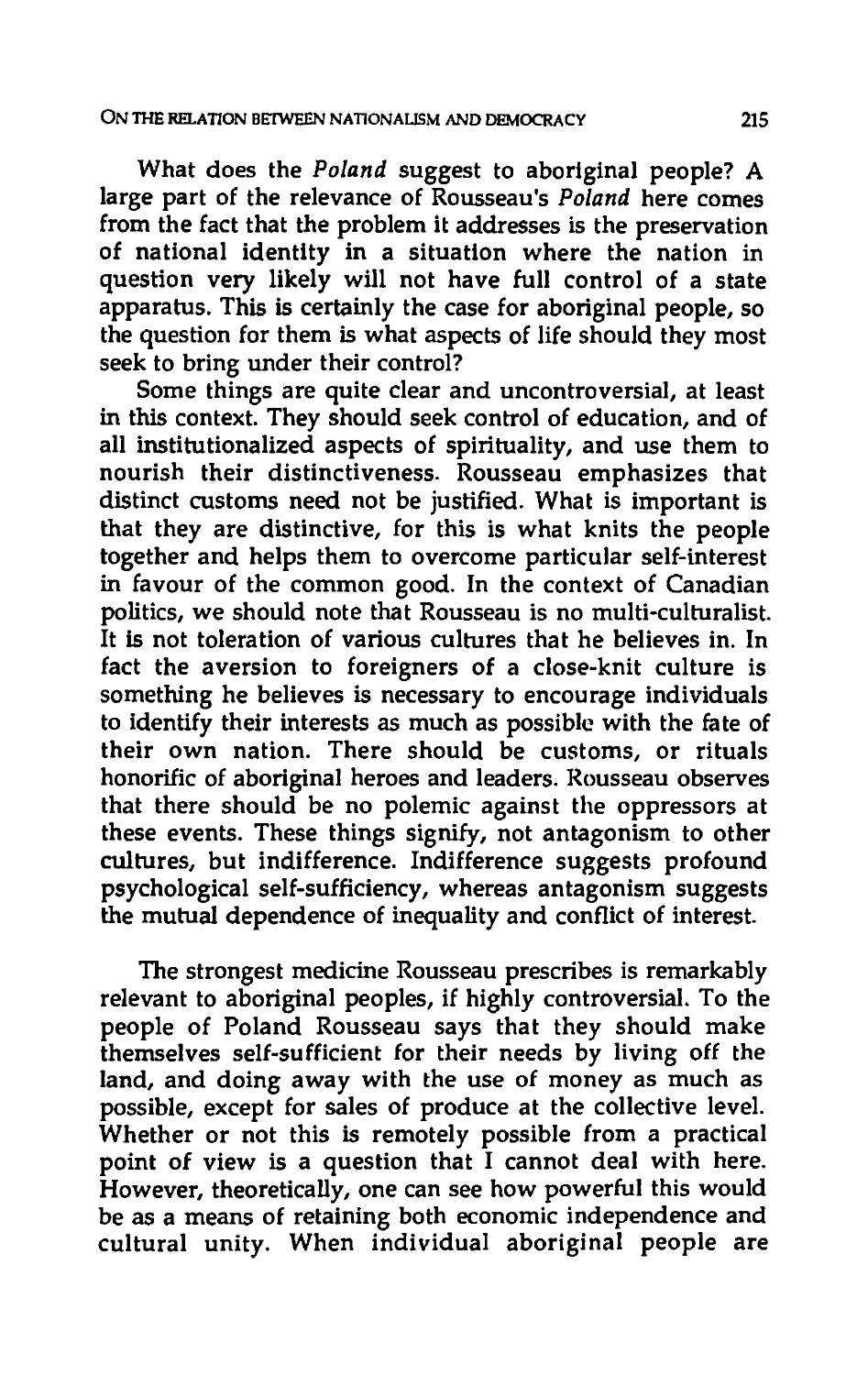articulated into the market economy of Euro-Canadian sOciety *as individuals,* distribution of wealth can no longer be controlled by the traditional collective means. More than that, the individualist values of the market economy are subversive of the values of sharing. Because of the nature of individualism, it tends to subvert communal values where there is a conflict.

In addition, for Rousseau individualism and inequality go together, and for national cohesion the tendency (if not the reality) should be toward internal equality, or at least the absence of domination of some members by particular other members.

Internal relations of personal autonomy are very much analogous to self-detennining relations of nations of peoples. Nations are not remotely materially equal. What is argued for is non-interference and non-exploitation. What is materially crucial is not prosperity but self-sufficiency. I have a strong feeling that were Rousseau commenting on this situation he would insist that aboriginal peoples cannot preserve themselves and be self-determining, if they aspire to the same type of material goods and services as the rest of Canada. This aspiration leads to endless involvement with the economic forms of the market. In addition, as Rousseau perceived a hundred years before Marx, the modern market and individualist society is a tremendous force for the obliteration of diverse cultures.

What we have, then, is an interlocking system of mutually reinforcing normative relations. At A, *amour de la patrie* helps the people raise their sights and behaviour to aim at the common good. This is *virtue* (Figure II). This awareness of the common good will not occur if there is great conflict of interest among the people, which occurs as a result of inequality and the domination of some by others. Virtue, therefore, supports democracy in the sense of the *autonomy*  or *freedom* of citizens, and this in turn fosters their love of the nation. Amour de la patrie and virtue are the basis for the aversion to foreign domination, which is the motive for *self-determination.* At B, the degree of self-determination directly affects both internal virtue and internal autonomy. If we care, therefore, for democracy, the improvement of self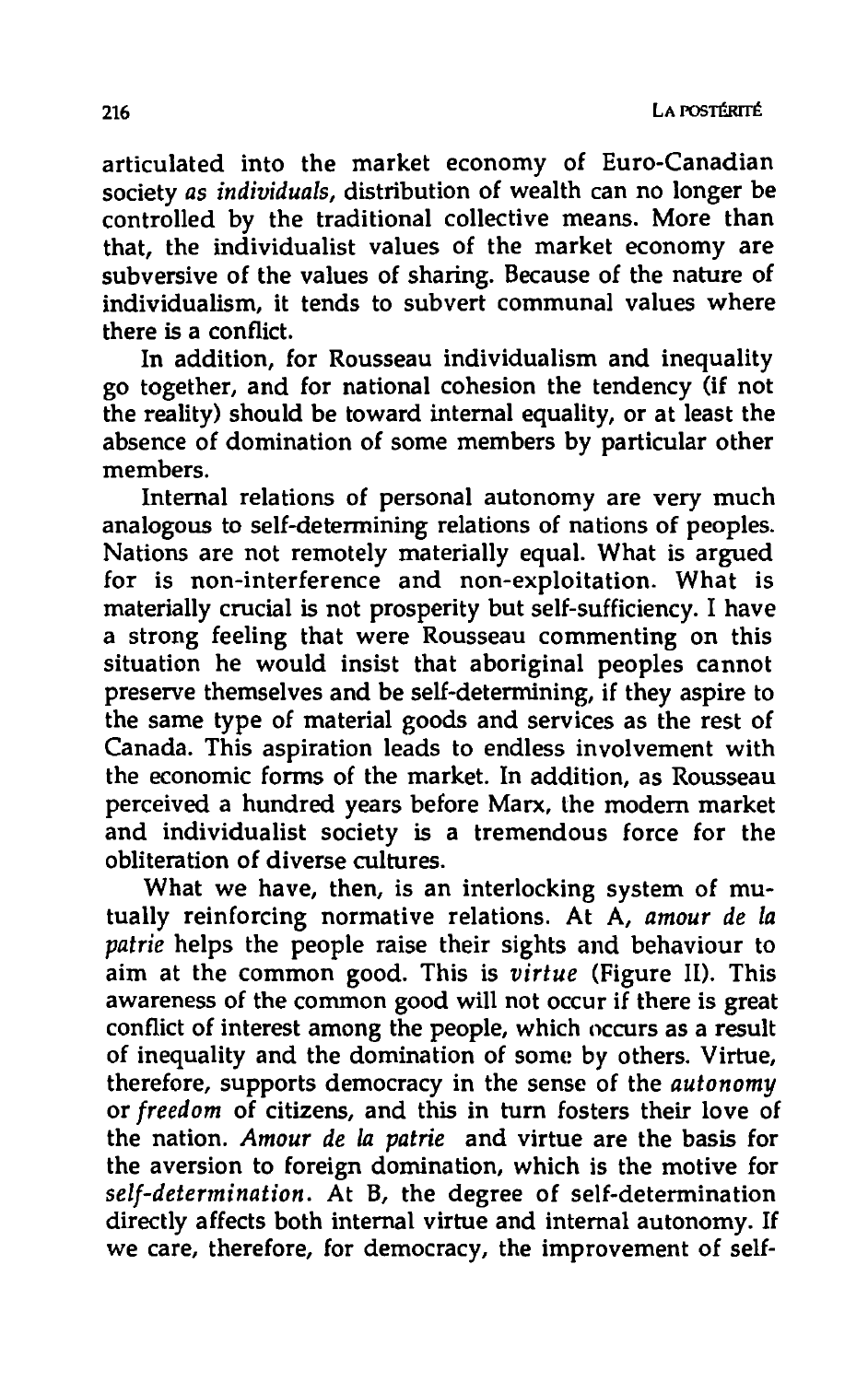determination among nations should be an important part of our concern.

The degree of self-determination has this affect on internal autonomy and virtue, because to the extent that selfdetermination is lacking, the people necessarily become individualists in relation to the outside world. Their real, objective interests are not fully connected to the interests of their nation, but are partly dependent on their fate as individuals in relation to the dominating society. They easily develop particular interests that may conflict with the common good of their nation.

This set of relationships as a whole *can* be in a very delicate balance, vulnerable to damage by external pressure.

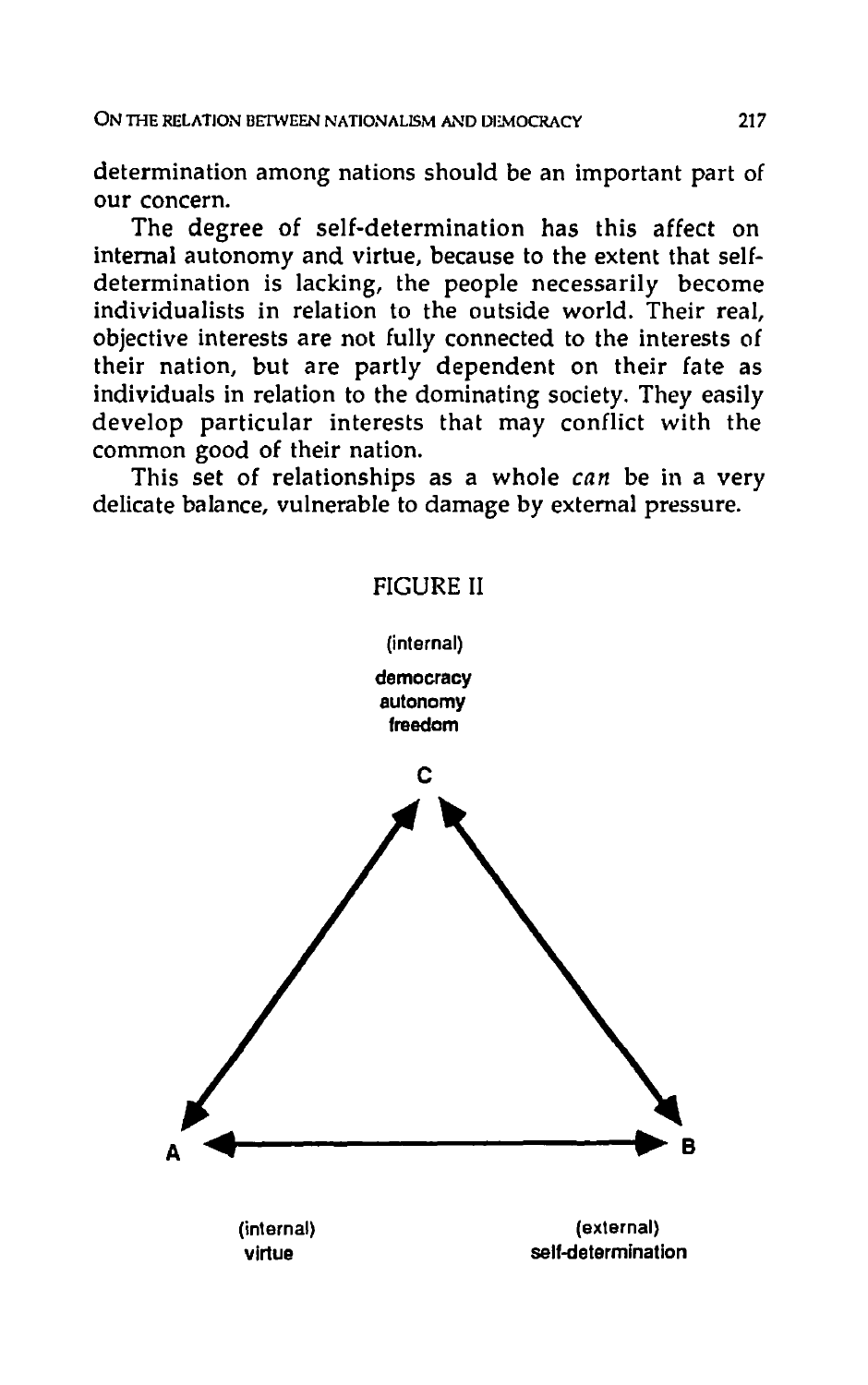If this complex of relations has any truth to it, it affects *all*  relations of powerful nations to the colonized or otherwise oppressed nations, and not just the more obviously imperialistic. As I have mentioned, imperialistic nation-states are not morally monolithic. These tend to be the states which are highly divided and conflictual internally. One sector is that which I separated out earlier, in which Rousseau himself may be presumed to be found. In the present, this sector of the more powerful nations is inclined to take what it feels is a benevolent interest in the internal affairs of other, less powerful nations. This may be called "reform intervention," rather than imperialism.

Intervention on behalf of the rights of women is an important recent phenomenon, and one which has become a serious issue for the aboriginal people of Canada. In fact, I consider this by far the most serious and challenging example of reform intervention.

The emancipation of women is a democratic issue, and so is the movement for self-determination for aboriginal people. This means that if our concern is for democracy, it is a matter of deciding which sort of action will be most conducive to it in the long run.

Looking at the set of relations under discussion, it appears that from Rousseau's point of view, some forms of intervention are more damaging than others. Nations can survive a fair degree of lack of self-determination. The *Poland* is addressed to this very situation.

In considering the relative importance of autonomy of citizens and virtue, it immediately becomes evident why Rousseau appears so conservative in the *Poland.* It has to be because he considers *amour de* fa *patrie* and associated virtue to be the most crucial thing for the preservation of a nation. This stands a chance of leading to democracy and selfdetermination, wheras the latter ideals become hollow rhetoric among individualists who have no affective pull to seek the common good of a particular nation. They become, *chez* Rousseau, purely rational ideals, which, in applying universally to everybody really apply effectively to nobody. Rapid, revolutionary change holds the danger of destroying the emotional cement which makes the nation "a people."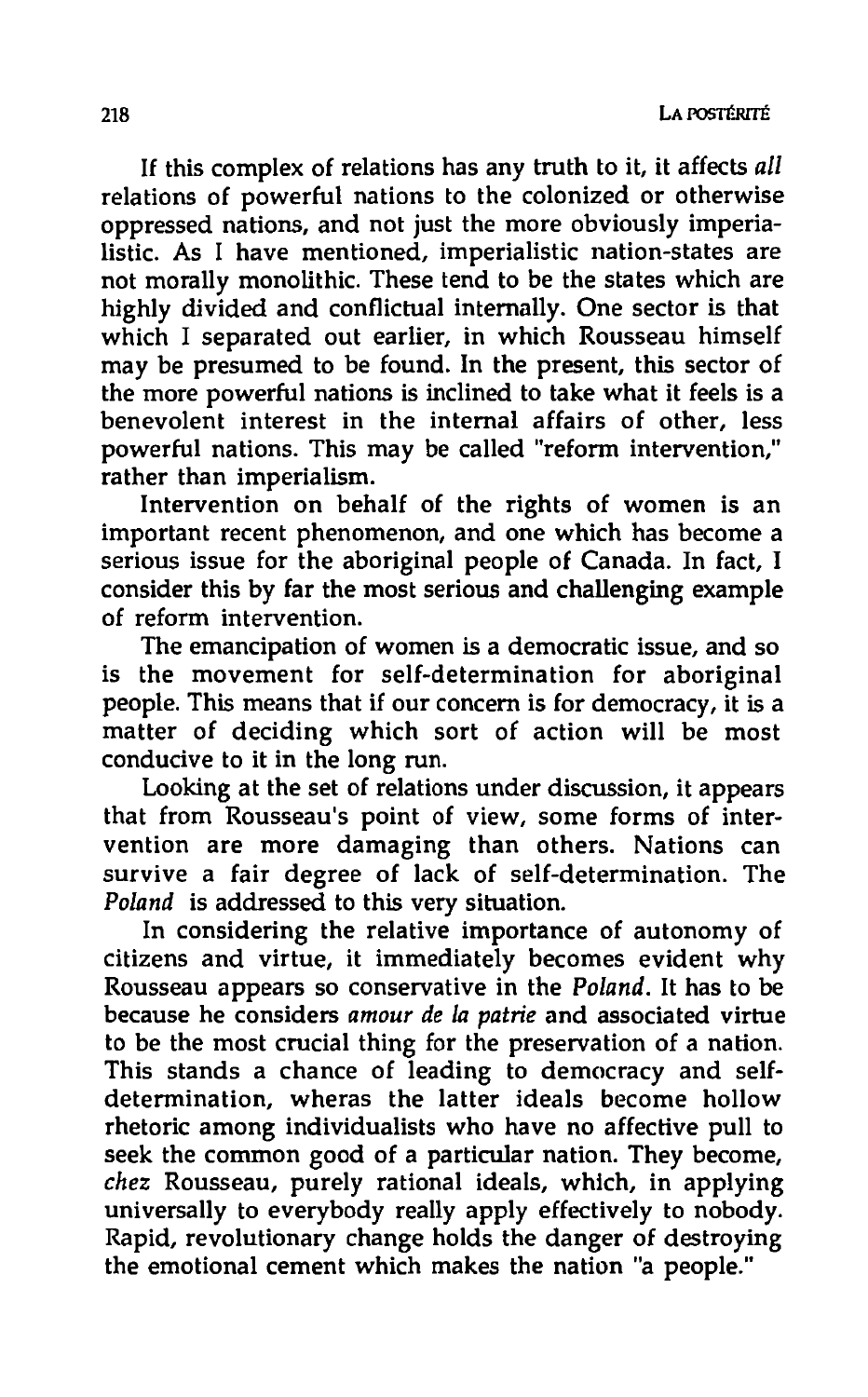What could more effectively undermine the spirit of general *amour de la patrie* than outside intervention on behalf of the rights of women? This creates a reference point for individual status, external to the nation, for half the population. This is not to say that the domination of women should be condoned as an idea, in favour of national unity. Ideas of emancipation know no borders, not even among self-determining nations. We can rest assured that the women's movement, which is now worldwide, will continue everywhere. But an important aspect of selfdetermination is the freedom to struggle for change internally, without distorting influence from the outside. The present activity of the Canadian government, for example, on behalf of the rights of Indian women, is highly hypocritical, given the short shrift so far given to aboriginal rights in general. This front of concern for the human rights of Indian women may be the most effective assimilationist policy yet. It is hypocritical on another front as well. Since The Indian Act is so monolithic, and the economic impact on the rest of Canada so slight, it is relatively easy to make the law pertaining to Indians sexually egalitarian. The federal government has shown far less enthusiasm for the equal rights of Euro-Canadian women, which they no doubt perceive as actually affecting their interests. Like autonomous individuals, self-determining nations should take care of their own shortcomings first. There is evidence, in fact, that sexual inequality among many aboriginal peoples in Canada, especially in its present form, is largely *the creation* of Euro-Canadian intervention. This was not all accomplished by a powerful elite either. Much, if not most, of this sort of profound social meddling was done, in a different historical period, by the very sector of well-meaning people to whom I presently address my remarks. That is, the sector which presently would support equal aboriginal rights for Indian women over the objections of some aboriginal communities is the same sort of sector that until quite recently intervened, primarily as missionaries, to place aboriginal women in a role more nearly resembling that of their Euro-Canadian sisters.